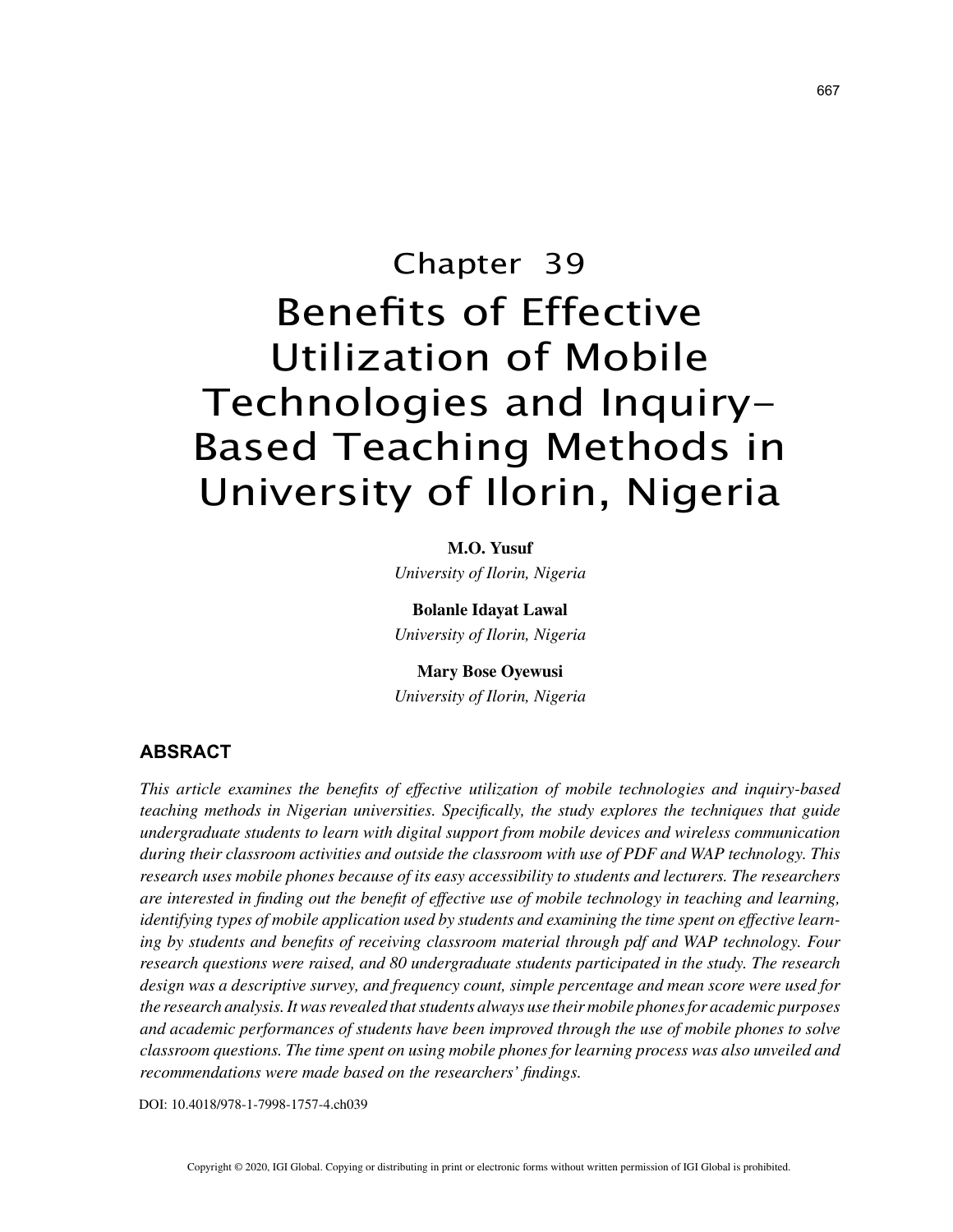## **INTRODUCTION**

The 21<sup>st</sup> century controls its citizen with new choice, opportunities and challenges due to the ubiquitous presence of technology into all spheres of life: business, administration, government and education. The profound shift undergone in the academic fields must be viewed by thinking on the new possibility that the new technology involves. Traditional teaching and learning paradigms have been shaken by the impact of the integration of information and communication technology (ICT) into educational practice and the acquisition of skill and literacy in the usage of Information Technology to the delivery of the necessary tools which will lead students to knowledge creators and users. Thus, deeply immersed in the society of knowledge, a society based upon a critical rational and reflexive use of global and distribution of information (Gilbert, 2003) in which the most outstanding communication means are telemetric networks. One of the greatest challenges to be overcome on our way to the  $21<sup>st</sup>$  century is to enable teachers and students to achieve competency instead of letting them be enslaved by it.

Any activity that allows individuals to be more productive when consuming, interacting with, orienting information, mediated through a compact digital portable device that the individual carries on a regular basis, has reliable (E-learning Guide, 2007) connectivity and fits in a pocket or purse. Mobile learning (M-learning) is the use of mobile technology to aid in the learning, reference or exploration of information useful to an individual at that moment or in a specific use context (Float learning).

M-learning requires a whole new strategy for assessment. Traditional e-learning often includes a final knowledge check/assessment with the initial results recorded on an LMS but given that there is often a time delay before the learner is actually meant to put the learning into action; it can be difficult to measure and evaluate long-term behaviour change and the effects of the outcome. The time between M-learning taking place and the learner putting what they have learnt into action is relatively short; so, it can be easier to measure behaviour at change and impact on the business/outcome (Aurion learning, 2012).

Researchers have argued that these technologies have the potential to improve efficiency and effectiveness in teaching and learning (Dubendorf, 2003), and to challenge the essence of face-to-face teaching and learning Kukulska-Hulme (2005). In examining the benefits of mobile technologies in education, KIM; MIMS; and Holmes (2006) summarized them in the following: (a) Mobility, which is associated with the advantage of accessing information anytime, anywhere; (b) Information management capacity, which is associated with the digitization of information and electronic-based management; and (c) Beaming capability which allows the sharing of files instantly and in real-time (KIM; MIMS; and Holmes 2006).

Mobile technologies can have a far-reaching effect on how teachers teach and learners learn. The ability to harness these technologies in the design of online classrooms can impact the engagement of teaching and learning by creating more options for learners to connect with course content as well as to other learners (Delich, Kelly & McIntosh, 2008). Naismith, Lonsdale, Vavoula & Sharples (2005) posits that, mobile technology can be used by school teachers for managing their schedules, review. Mobile technologies such as Blackberries Treo's, IPods and cell phones are being used in the classroom and distance education to reach out to students and to deliver learning materials to students. Instructors are taping their lecturers and making them available for students to listen whenever they like. Providing lecturers and learning materials in audio format are important for some subject area such as when learning a language and English Literature. The mobile technologies are also used to connect to students to inform them when course requirements are due and informing them on updates to courses. Mobile technologies can be used in any discipline that can be broken down into small segments of instruction (Ally & Lin, 2005).